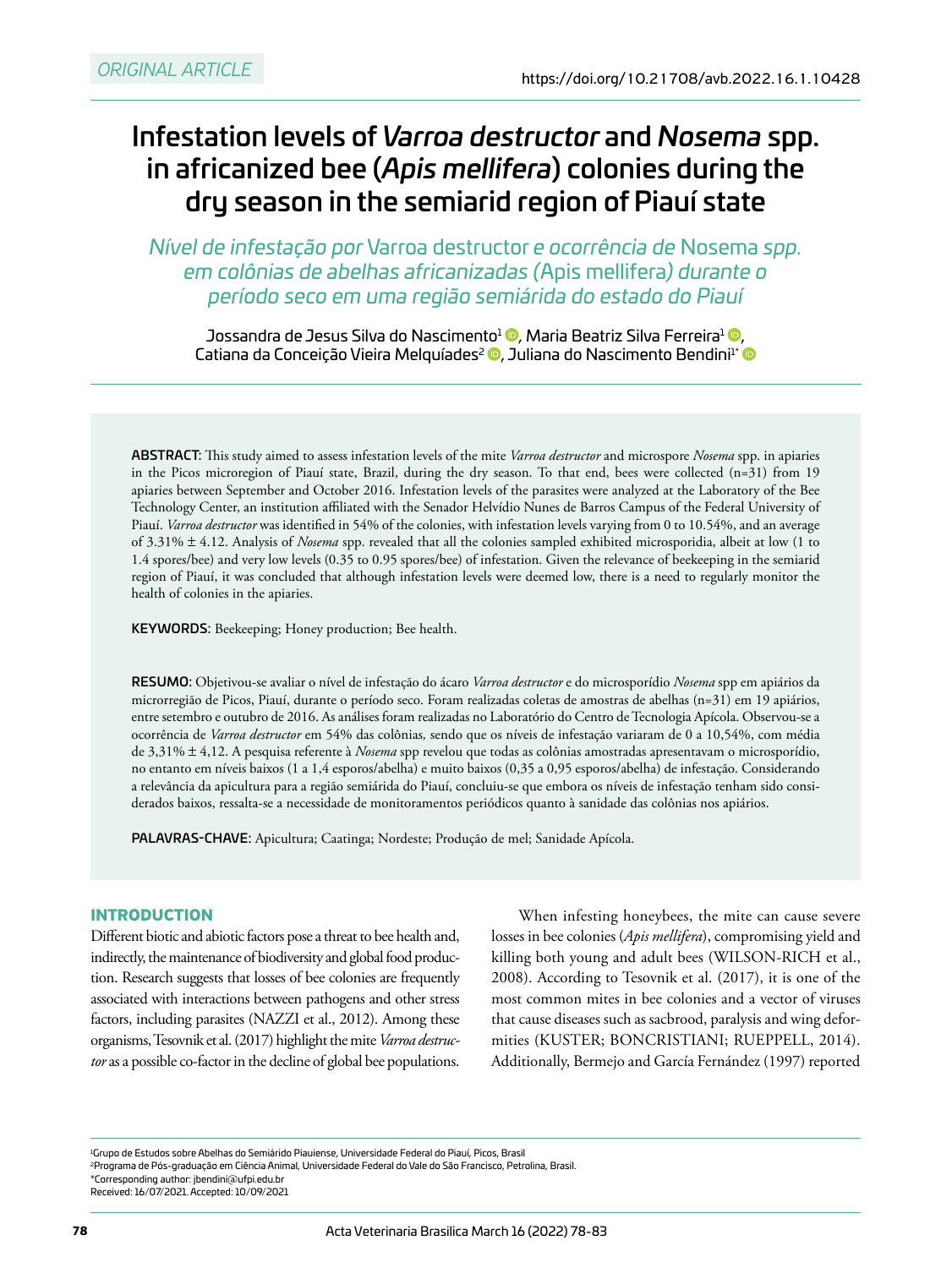that the stress caused by *Varroa destructor* parasitism in bees may be linked to the occurrence of nosemosis, a severe and prevalent bee disease caused by microsporidia (*Nosema apis* and *Nosema ceranae*), intracellular parasites that infect the midgut epithelial cells of the adult bee hosts *Apis mellifera* and *Apis cerana*, respectively (SINPOO et al., 2018).

Bees are infected by *Nosema* spp. through the ingestion of mature spores, possibly during cleaning activities, contaminated pollen while exchanging food with other bees (trophallaxis) (FORSGREN; FRIES, 2010) or contaminated water (CHEN et al., 2009).

Beekeeping in Brazil is marked by the introduction of the African bee (*Apis mellifera scutellata*) and crosses between this subspecies and other European breeds introduced on the American continent. These crosses resulted in the Africanized bee (SOUZA; GRAMACHO; CASTAGNINO, 2012), currently used by beekeepers across the country and, according to Message et al. (2012), considered more resistant to different pathogens and parasites than European bees. However, in Brazil, epidemiological surveys are scarce (MESSAGE; TEIXEIRA; DE JONG, 2012), with most studies focusing on the South and Southeast of the country (CARNEIRO et al., 2007, PINTO et al., 2011, PINTO et al., 2012, CARNEIRO et al., 2014, OCTAVIANO-SALVADÉ et al., 2017, SCHAFASCHEK et al., 2019).

The dry season in the Brazilian semiarid is characterized by high temperatures, with low rainfall and relative humidity (MELQUÍADES; BENDINI; MOURA, 2020). These factors, combined with the scarcity of floral resources (BENDINI et al., 2021), favor the weakening of bee colonies, which may become more susceptible to pathogen infestation (COTTER et al., 2011). According to the authors, the immune response of these insects is affected by the low availability of essential amino acids and resulting peptide synthesis, with the lack of carbohydrates reducing the availability of the metabolic energy needed for immune system processes.

In Piauí state, beekeeping has provided employment opportunities and income for family-run small and medium-scale beekeeping farms, especially in the semiarid region (VELOSO FILHO et al., 2012). Given that bee diseases can contribute to weakening of the colony, hive abandonment and yield losses in apiaries in the region, monitoring the health of bees in apiaries in semiarid Piauí is important and recommended. In this respect, the present study aimed to assess infestation levels of the mite *Varroa destructor* and microspore *Nosema* spp. in apiaries in the Picos microregion of Piauí state during the dry season.

## **MATERIAL AND METHODS**

Bees were collected from apiaries in the Picos microregion of Piauí, during the dry season (September to October 2016). To that end, prior contact was made with representatives of associations and/or cooperatives in the municipalities of Itainópolis, Jaicós and Massapê in Piauí to provide guidance

on the damage caused by the pathogens (*Varroa destructor* and *Nosema* spp.) and the importance of monitoring the health of their colonies.

A total of 19 apiaries were sampled in Massapê do Piauí (7° 27' 43'' S, 41° 7' 18'' W), Jaicós (7° 21' 29'' S, 41° 7' 60'' W) and Itainópolis (7° 27' 11'' S, 41° 28' 10'' W). *Varroa destructor* infestation was investigated using the methodology described by Stort et al. (1981), modified by Message (1983). Between 100 and 200 adult bees were collected directly from the center frame of 10% of the apiaries visited. The samples (n=31) were stored in sealed transparent jars containing 200 ml of 70% alcohol, labeled with information on the collection location, name of the beekeeper and apiary number.

At the Laboratory of the Bee Technology Center (CENTAPI), an institution affiliated with the Senador Helvídio Nunes de Barros Campus of the Federal University of Piauí in Picos, each sample was agitated to remove the mites from the bees with the aid of a sieve attached to a PET plastic bottle, so that the bees were retained and the mites fell into a white plastic wash basin to facilitate visualization. Next, the mites and bees were counted separately and the infestation level in each hive was calculated using the following formula: *Varroa*  infestation rate  $(\% ) = \text{(no. of Varroa mites } / \text{ no. of bees)} X 100.$ 

The same colonies were used to investigate the occurrence of *Nosema* spp., with the hive entrances sealed using a foam strip. This made it possible to obtain only field bees, frequent hosts of *Nosema* spp., which were stored in flasks containing 70% alcohol, totaling 31 samples of at least 60 adult bees per flask.

In the laboratory, the abdomens of the bees were macerated, sieved, filtered and diluted in distilled water to count the spores under an optical microscope (400x) using a Neubauer chamber. The following formula was used: No. of spores per bee = Total no. of spores/ 80) \* 4000000 (VALADARES et al., 2016).

 The protocol for laboratory diagnostic techniques for bee diseases and pests was used as reference (VALADARES et al., 2016) (Table 1).

## **RESULTS AND DISCUSSION**

The results of *Varroa destructor* and *Nosema* spp. infestation analysis (Table 2) revealed that the mite was detected in 54% of the colonies and all the apiaries studied were infected by *Nosema* spp. The levels of infestation did not pose a risk to

#### **Table 1.** Level of *Nosema* spp. infestation in honeybees.

| <b>Infestation Level</b> | No. of spores per bee (millions) |
|--------------------------|----------------------------------|
| Null                     | < 0.01                           |
| Very low                 | $0.01 - 1.00$                    |
| l ow                     | $1.01 - 5.00$                    |
| Moderate                 | $5.01 - 10.00$                   |
| Semi-severe              | 10.01 – 20.00                    |
| Severe                   | >20.00                           |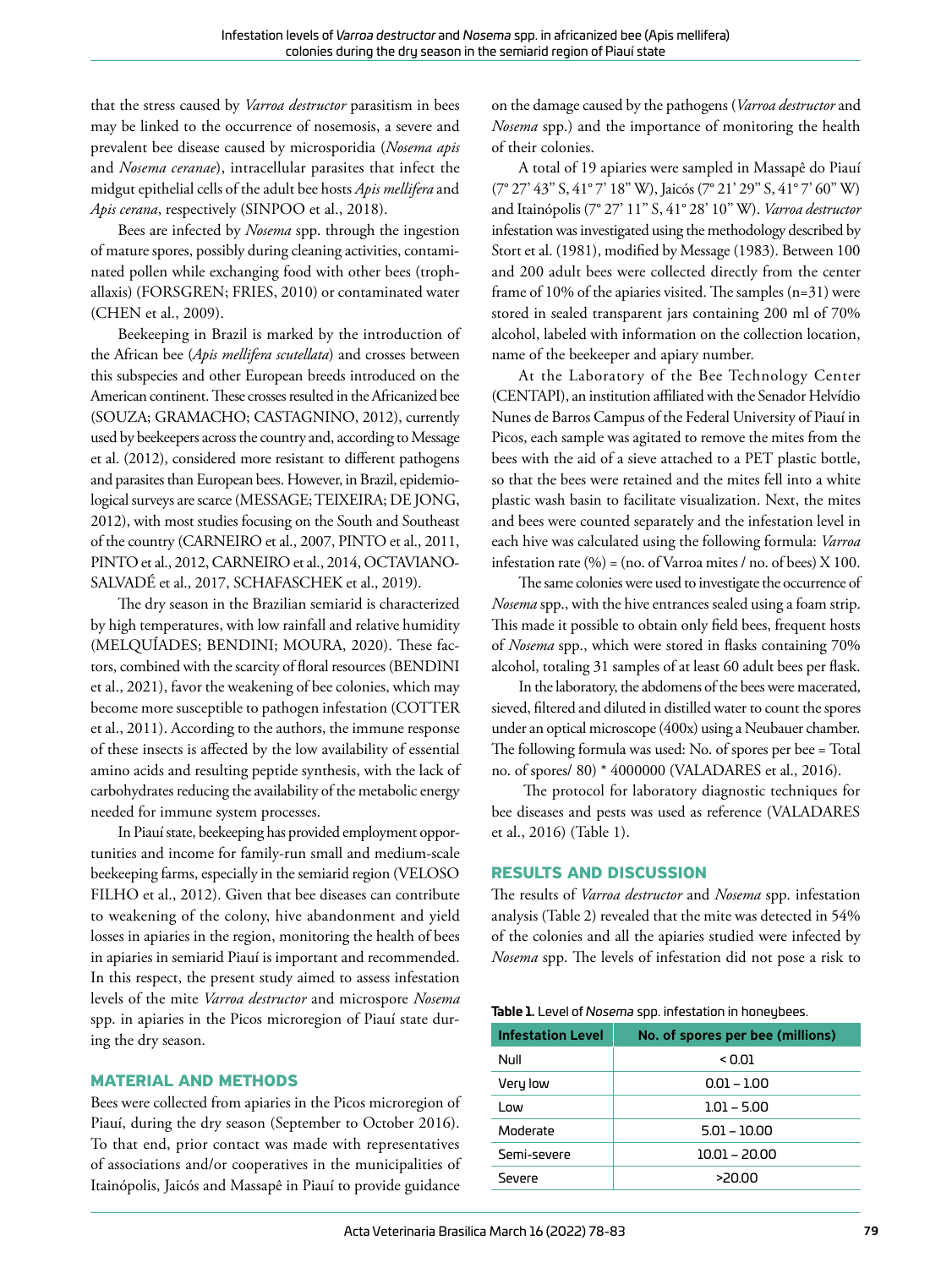| <b>Sample</b> | <b>Municipality</b> | Varroa Infestation<br><b>Rate (%)</b> | Number of Nosema spp.<br>spores (millions/bee) | Nosema spp.<br><b>Infestation Level</b> |
|---------------|---------------------|---------------------------------------|------------------------------------------------|-----------------------------------------|
| 1             | Itainópolis         | 1.35                                  | 800000                                         | Very low                                |
| 2             | Itainópolis         | 0.91                                  | 750000                                         | Very low                                |
| з             | Itainópolis         | 2.5                                   | 900000                                         | Very low                                |
| 4             | Itainópolis         | $1.1\,$                               | 850000                                         | Very low                                |
| 5             | Itainópolis         | 19                                    | 850000                                         | Very low                                |
| 6             | Itainópolis         | 4.3                                   | 900000                                         | Very low                                |
| 7             | Itainópolis         | 0                                     | 400000                                         | Very low                                |
| 8             | Itainópolis         | 5.4                                   | 1000000                                        | Very low                                |
| 9             | Itainópolis         | 0                                     | 750000                                         | Very low                                |
| 10            | Itainópolis         | $\mathsf 0$                           | 750000                                         | Very low                                |
| 11            | Jaicós              | 0                                     | 500000                                         | Very low                                |
| 12            | Jaicós              | 0.92                                  | 800000                                         | Very low                                |
| 13            | Jaicós              | 0.46                                  | 600000                                         | Very low                                |
| 14            | Jaicós              | 0.46                                  | 600000                                         | Very low                                |
| 15            | Massapê do Piauí    | 0                                     | 500000                                         | Very low                                |
| 16            | Massapê do Piauí    | 0                                     | 600000                                         | Very low                                |
| 17            | Massapê do Piauí    | 4.5                                   | 1250000                                        | Low                                     |
| 18            | Massapê do Piauí    | 0                                     | 600000                                         | Very low                                |
| 19            | Massapê do Piauí    | 1.2                                   | 700000                                         | Very low                                |
| 20            | Massapê do Piauí    | 6.1                                   | 950000                                         | Very low                                |
| 21            | Massapê do Piauí    | 5.6                                   | 1000000                                        | Very low                                |
| 22            | Massapê do Piauí    | 19                                    | 1400000                                        | Low                                     |
| 23            | Massapê do Piauí    | 11.9                                  | 1200000                                        | Low                                     |
| 24            | Massapê do Piauí    | 0                                     | 350000                                         | Very low                                |
| 25            | Massapê do Piauí    | $\mathsf 0$                           | 400000                                         | Very low                                |
| 26            | Massapê do Piauí    | 0                                     | 700000                                         | Very low                                |
| 27            | Massapê do Piauí    | 0                                     | 350000                                         | Very low                                |
| 28            | Massapê do Piauí    | 0                                     | 900000                                         | Very low                                |
| 29            | Massapê do Piauí    | 0                                     | 850000                                         | Very low                                |
| 30            | Massapê do Piauí    | 0                                     | 700000                                         | Very low                                |
| 31            | Massapê do Piauí    | 10.6                                  | 1000000                                        | Very low                                |

|  | <b>Table 2: <i>Varroa destructor</i> and Nosema spp.</b> infestation levels in African bee colonies in semiarid Piauí. |
|--|------------------------------------------------------------------------------------------------------------------------|
|--|------------------------------------------------------------------------------------------------------------------------|

the apiaries since no nosemosis symptoms were observed in the colonies sampled.

## *Varroa destructor* infestation level

The average mite infestation level recorded in the region studied here  $(3.31\% \pm 4.12)$  is consistent with other investigations carried out in semiarid regions of the states of Pernambuco and Rio Grande do Norte (CLEMENTINO; GALINDO; MILFONT, 2016; MOREIRA et al., 2017) and other regions of the country (PINTO et al., 2011; PINTO et al., 2012; PINTO et al., 2015; WIELEWSKI et al., 2013).

In 27 years of research on the occurrence of *Varroa* in Brazil, Castilhos et al. (2019) found no evidence of increased infestation in *Apis mellifera* colonies in the country. Other authors have reported that this pathogen is not a major problem for Brazilian beekeepers.

It is important to note that that the hereditary hygienic behavior of *Apis mellifera* provides resistance to *Varroa destructor* (CHERUIYOT et al., 2018). Castagnino, Pinto and Carneiro (2016) also found that, compared to European honeybees (Italian, Caucasian and hybrid), their Africanized counterparts are more efficient at removing dead offspring and are therefore considered more hygienic. The authors emphasized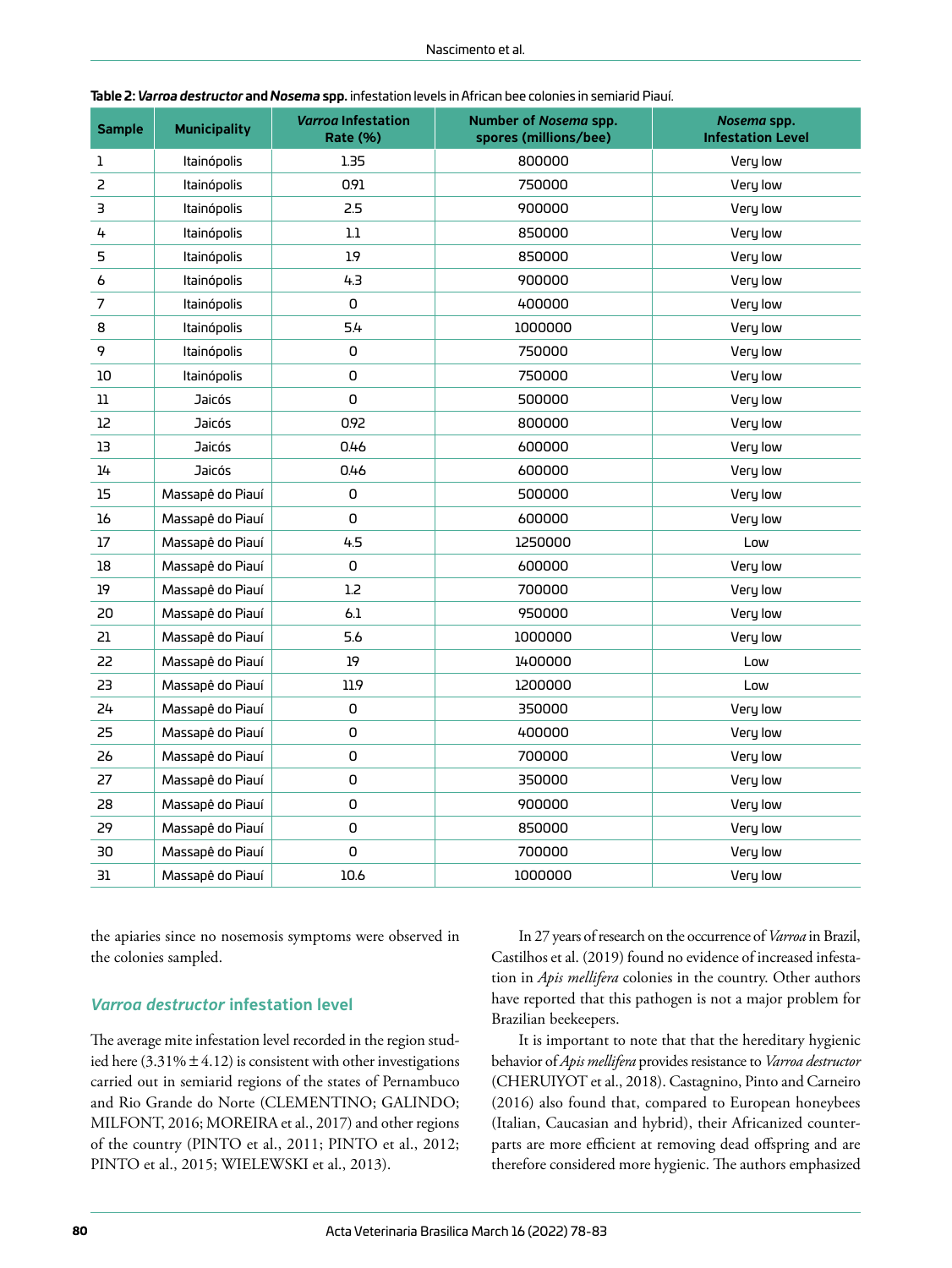that the hygienic behavior of bees is one of their most efficient mechanisms in defending the colony from possible pathogens.

Evangelista et al. (2015) recorded a *Varroa destructor* infestation level of 0 to 12% in worker bees and 0 to 18% in offspring in apiaries from the municipality of Teresina in Piauí state, with an increasing trend in months when less food is available. Santos et al. (2011) highlighted the influence of floral resource availability on *Varroa* infestation levels in adult bees.

In regard to the results of the present study, the *Varroa destructor* infestation level was expected to be high during the dry season in the semiarid, largely because the conditions characteristic of this period (scarce floral resources for bees, high temperatures, and low relative humidity). However, 80.64% of the colonies sampled exhibited an infestation level of 0 to 5.

#### *Nosema* spp. occurrence

According to Teixeira et al. (2013), the use of molecular techniques to identify individual species from the genus *Nosema* is relatively recent. As such, species were not identified in this study or most of those surveyed.

Santos et al. (2011) investigated the presence of *Nosema* spp. in apiaries in different regions of São Paulo state and found that 95.7% of the colonies were infected, albeit at low levels. In Pernambuco state, Clementino et al. (2015) assessed *Nosema* spp. infestation and observed moderate to semi-severe levels.

It is important to underscore that *Nosema* spp. was found in the bees collected from all the hives analyzed and, despite the low infestation levels observed, its presence could significantly reduce colony size, honey production and brood rearing (BOTIAS et al., 2013).

Mariani et al. (2012) confirmed the existence of parasitic interactions between *Varroa destructor* and *Nosema* spp. According to Bermejo and García Fernández (1997), the occurrence of *Nosema apis* may be associated with stress caused by *Varroa destructor* parasitism in bees. However, Bahreini and Currie (2015) emphasized that a better understanding of interaction between *Varroa destructor* and *Nosema* spp. is vital in developing new management strategies to mitigate colony losses. In this respect, linear regression was performed between the number of *Varroa destructor* mites and number of *Nosema*  spp. spores in the samples collected (Figure 1).

In semiarid Piauí, the correlation coefficient of simple linear regression ( $r = 0.75$ ) revealed a correlation between the



Correlation significant at 1%. **Figure 1.** Linear regression between the number of *Varroa destructor* mites and number of *Nosema* spp. spores.

variables, demonstrating a trend of positive association between the number of *Varroa destructor* mites and number of *Nosema*  spp. spores present in the bees and corroborating the findings of Bermejo and García Fernandez (1997) in European bees.

However, Teixeira et al. (2013) emphasized that more information is needed regarding the factors involved in the transmission and survival of this parasite to help clarify its impact on Africanized bee colonies.

As reported in the literature and confirmed in the present study, infestation levels of *Varroa destructor* and *Nosema*  spp. in apiaries in the semiarid are considered low and can be reduced via prophylactic sanitary measures adopted by beekeepers. The selection and multiplication of colonies with hygienic behavior is an efficient *Varroa* control measure (CASTAGNINO; PINTO; CARNEIRO, 2016). In this respect, regular inspections, acquiring healthy colonies from reliable sources, the availability of quality water in apiaries and individual drinking fountains in hives are measures that can reduce contamination rates of the disease.

#### **CONCLUSION**

*Varroa destructor* and *Nosema* spp. were detected in Africanized bee colonies in the Picos microregion of Piauí state, Brazil. Although the infestation levels recorded were low, there is a need for regular monitoring of bee health in apiaries.

#### **ACKNOWLEDGMENTS**

To the Beekeeping Associations in the Picos region for making their colonies available for this study.

## **REFERENCES**

BAHREINI, R.; CURRIE, R. W. The influence of *Nosema* (Microspora: Nosematidae) infection on honey bee (Hymenoptera: Apidae) defense against *Varroa destructor* (Mesostigmata: Varroidae). **Journal of Invertebrate Pathology**, v. 132, p. 57-65, 2015.

BENDINI, J. N. et al. Mapping bee flora in honey producing areas of the Alto Médio Canindé microregion in Piauí state, Brazil. **Revista Agro@mbiente On-line**, v. 15, p. 1-14, 2021.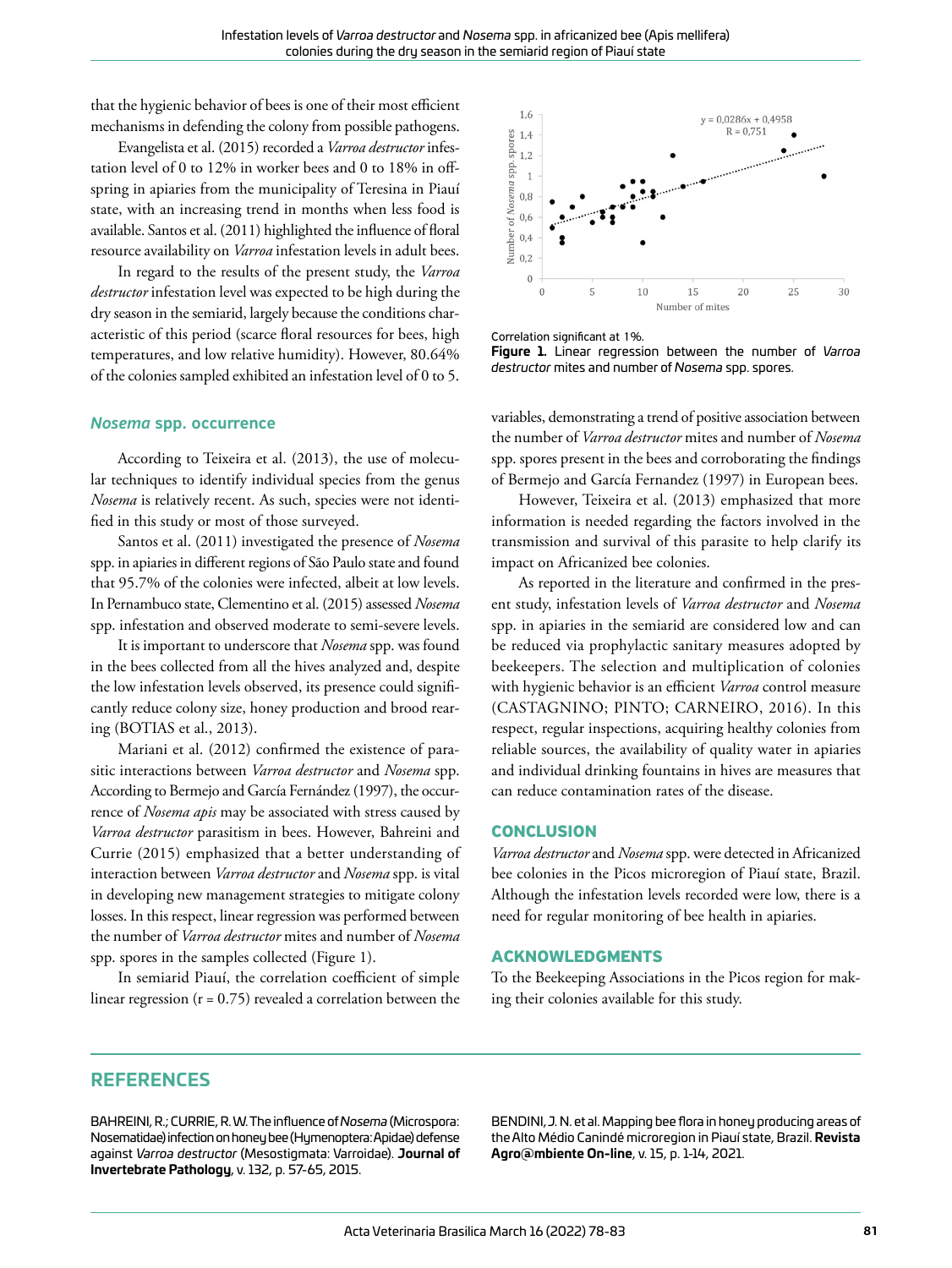BERMEJO, O. F.; GARCÍA FERNANDEZ, P. Nosema disease in the honey bee (*Apis mellifera* L) infested with Varroa mites in southern Spain. **Apidologie**, v. 28, n. 3-4, p. 105-112, 1997.

BOTIAS, C. et al. *Nosema* spp. infection and its negative effects on honey bees (*Apis mellifera iberiensis*) at the colony level. **Veterinary Research**, v. 44, n. 1, p. 1-15, 2013.

BÜCHLER, R. et al. Evaluation of Traits for the Selection of *Apis mellifera* for Resistance against *Varroa destructor*. **Insects,** v. 11, n. 618, p. 1-20, 2020.

CARNEIRO, F. E.; TORRES, R. R.; STRAPAZZON, R.; RAMIREZ, S. A.; GUERRA JR., J. C. V.; KOLING, D. F.; MORETTO, G. Changes in the Reproductive Ability of the Mite *Varroa destructor* (Anderson and Trueman) in Africanized Honey Bees (*Apis mellifera* L.) (Hymenoptera: Apidae) Colonies in Southern Brazil. **Neotropical Entomology**, v. 36, n. 6, p. 949-952, 2007.

CARNEIRO, F. E. et al. Reproductive ability and level of infestation of the Varroa destructor mite in Apis mellifera apiaries in Blumenau, State of Santa Catarina, Brazil **Acta Scientiarum Biological Sciences**, v. 36, n. 1, p. 109-112, 2014.

CASTAGNINO, G. L. B.; PINTO, L. F. B.; CARNEIRO, M. R. L. Correlação da infestação de *Varroa destructor* sobre o comportamento higiênico de abelhas *Apis mellifera.* **Archivos de Zootecnia**, v. 65, n. 252, p. 549-554, 2016.

CASTILHOS, D. et al. Bee colony losses in Brazil: a 5-year online survey. **Apidologie,** v. 50, p. 263–272, 2019.

CHAIMANEE, V. et al. Sperm viability and gene expression in honey bee queens (*Apis mellifera*) following exposure to the neonicotinoid insecticide imidacloprid and the organophosphate acaricide coumaphos. **Journal of insect physiology**, v. 89, p. 1-8, 2016.

CHEN, Y.P. et al. Morphological, molecular, and phylogenetic characterization of Nosema ceranae, a microsporidian parasite isolated from the European honey bee, Apis mellifera. **Journal of Eukaryotic Microbiology**, v. 56, n. 2, p. 142-147, 2009.

CHERUIYOT, S. K. et al. Varroa-specific hygienic behavior of *Apis mellifera scutellata* in Kenya, **Apidologie,** v**.**49, p. 439–449, 2018.

CLEMENTINO, D. C. et al. **Ocorrência da Nosemose em colônias de** Apis mellifera **L. em apiário no município de Lagoa do Ouro, Microrregião de Garanhuns, Pernambuco**. In: CONGRESSO NORDESTINO DE PRODUÇÃO ANIMAL, 2015, Teresina. **Anais...** Teresina, 2015.

CLEMENTINO, D. C.; GALINDO, G. M.; MILFONT, M. O. Taxa de infestação da *Varroa destructor* em colônias de *Apis mellifera* L. no Agreste Meridional de Pernambuco. **Revista Verde de Agroecologia e Desenvolvimento Sustentável**, v. 11, n. 3, p. 177-181, 2016.

COTTER, S. C. et al. Macronutrient balance mediates trade-offs between immune function and life history traits. **Functional Ecology**, v. 25, p. 186-198, 2011.

EVANGELISTA, B. B. C. et al. Avaliação do nível de infestação do ácaro *Varroa destructor* em colônias de abelhas *Apis mellifera* L. em Teresina, Piauí. In: CONGRESSO NORDESTINO DE PRODUÇÃO ANIMAL, 2015, Teresina. **Anais...** Teresina, 2015.

FORSGREN, E.; E FRIES, I. Comparative virulence of Nosema ceranae and Nosema apis in individual European honey bees. **Vet. Parasitol**, v. 170, p. 212–217, 2010.

KUSTER R. D.; BONCRISTIANI H. F.; RUEPPELL O. Immunogene and viral transcript dynamics during parasitic*Varroa destructor* mite infection of developing honey bee (*Apis mellifera*) pupae. **Journal of Experimental Biology,** v. 217, n. 10, p. 1710–8, 2014.

MARIANI, F. et al. Parasitic interactions between nosema spp. and *Varroa destructor* in *Apis mellifera* colonies. **Zootecnia Tropical**, v. 30, n. 1, p. 81-90, 2012.

MELQUÍADES, C. C. V.; BENDINI, J. N.; MOURA, S. G. Internal water supply in Africanized beehives during the dry season in the Brazilian semiarid. **Revista Agro@mbiente On-line,** v. 14, 2020.

MESSAGE, D. Patologia apícola. **Informe Agropecuária**, v. 9, n. 106, p. 71-76, 1983.

MESSAGE, D.; TEIXEIRA, E. W.; DE JONG, D. Situação da sanidade das abelhas no Brasil. In: FONSECA, V. L. I. etal. (Orgs.). **Polinizadores no Brasil: contribuição e perspectivas para a biodiversidade, uso sustentável, conservação e serviços ambientais.** São Paulo: Edusp, 2012. p. 237-256.

MORTENSEN, A. N.; JACK, C. J.; ELLIS, J. D. The discovery of*Varroa destructor*on drone honey bees,*Apis mellifera*, at drone congregation areas. **Parasitology Research,** v. 117, p. 3337–3339, 2018.

NAZZI F. et al. Synergistic Parasite-Pathogen Interactions Mediated by Host Immunity Can Drive the Collapse of Honeybee Colonies. **PLoS Pathogens,** v. 8, n. 6, p. e1002735, 2012.

OCTAVIANO-SALVADÉ, C.E. et al.A scientific note on genetic profile of the mite *Varroa destructor* infesting apiaries in Rio Grande do Sul state, Brazil. **Apidologie**, v.48, p. 621–622, 2017.

PINTO, F.A. et al. The ectoparasite mite Varroa destructor Anderson and Trueman in southeastern Brazil apiaries: effects of the hygienic behavior of Africanized honey bees on infestation rates. **Arquivo Brasileiro de Medicina Veterinária e Zootecnia**, v. 64, n. 5, p. 1194-1199, 2012.

PINTO, F. A. et al. *Varroa destructor* in Juquitiba, Vale do Ribeira, southeastern Brazil: seasonal effects on the infestation rate of ectoparasite mites on honeybees. **Sociobiology**, v. 57, n. 3, p. 511-518, 2011.

PINTO, F. A. et al. Infestation rate of the mite Varroa destructor in commercial apiaries of the Vale do Paraíba and Serra da Mantiqueira, southeastern Brazil. **Arquivo Brasileiro de Medicina Veterinária e Zootecnia,** v. 67, n. 2, p. 631-635, 2015.

SANTOS, L. G. et al. Perfil da sanidade apícola em duas regiões do estado de São Paulo, Brasil: apicultura fixa e migratória. **Revista de Educação Continuada em Medicina Veterinária e Zootecnia**, v. 9, n. 3, p. 60-67, 2011.

SCHAFASCHEK, T. P et al. Infestation and Reproduction of Varroa destructor Anderson and Trueman and Hygienic Behavior in Colonies of *Apis mellifera* L. (Africanized Honeybee) with Queens of Different Genetic Origins. *Sociobiology*, *66*(3), 448–456, 2019.

SINPOO, C. et al. Impact of *Nosema ceranae* and *Nosema apis* on individual worker bees of the two host species (*Apis cerana* and *Apis mellifera*) and regulation of host immune response, **Journal of Insect Physiology**, v. 105, p. 1-8, 2018.

SOUZA, D. A.; GRAMACHO, K. P.; CASTAGNINO, G. L. B.Produtividade de mel e comportamento defensivo como índices de melhoramento genético de abelhas africanizadas (*Apis mellifera* L.). **Revista brasileira de saúde e produção animal,** v. 13, n. 2, p. 550-557, 2012.